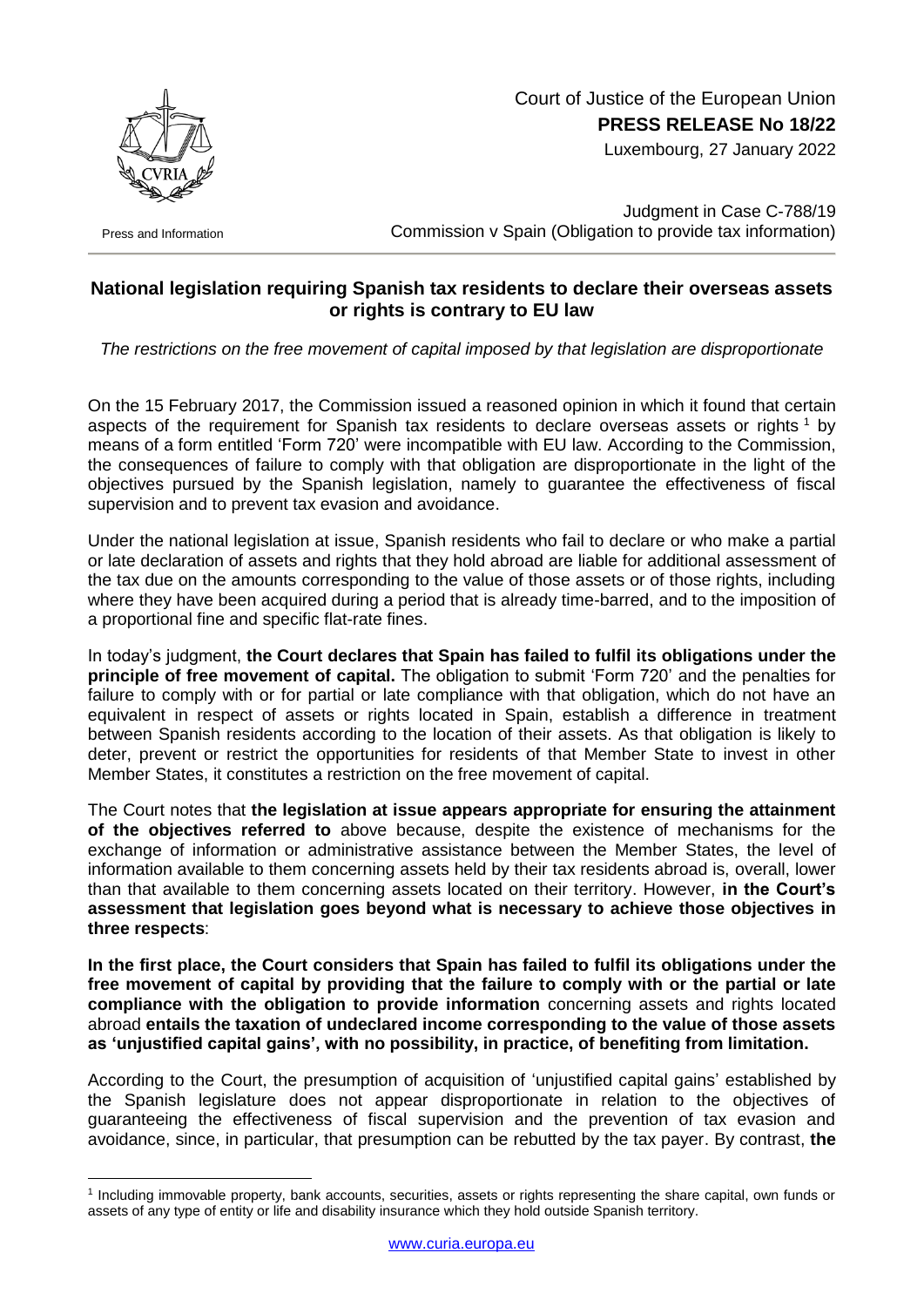**choices made with regard to limitation are disproportionate in the light of those objectives, in so far as they allow the tax authorities to make an additional assessment of the tax due without that assessment being subject to any time limit** in respect of amounts corresponding to the value of assets or rights situated abroad and not declared, or declared partially or late, using 'Form 720'.

Thus, the Court notes that **the measure adopted by the Spanish legislature, in addition to including an effect of non-applicability of any limitation period, also allows the tax authorities to call into question a limitation period which had already expired vis-à-vis the taxpayer, which undermines the fundamental requirement of legal certainty. By attaching such serious consequences to the failure to comply with a declaratory obligation, the Spanish legislature went beyond what is necessary to guarantee the effectiveness of fiscal supervision and to prevent tax evasion and avoidance.**

**In the second place, the Court considers that Spain also failed to fulfil its obligations under the free movement of capital by subjecting the failure to comply with or the partial or late compliance with the obligation to provide information** concerning assets or rights located abroad **to a proportional fine of 150% of the tax calculated on amounts corresponding to the value of those assets or those rights held overseas. That fine may be applied concurrently with the flat-rate fines** which apply to each missing, incomplete, incorrect or false data item or set of data which should appear on 'Form 720'.

The Court notes that **the imposition of that fine is directly linked to the failure to comply with reporting obligations**, since only taxpayers who have not complied with the obligation to provide information are penalised**.** That non-compliance is sufficient to lead to a finding of the existence of a **tax offence, which is regarded as very serious** and punishable by the imposition of a fine of 150% of the amount of the tax avoided, that rate not being expressed as a ceiling rate. The Court also notes that the very high rate of that fine gives it a **highly punitive nature** and that the **concurrent application** of that fine with the flat-rate fines provided for elsewhere **may lead**, in a number of cases, **to an increase of the total amount of the sums payable by the taxpayer to more than 100% of that taxpayer's overseas assets or rights**. That constitutes a **disproportionate interference with the free movement of capital**.

**In the third place, the Court finds that the Spanish legislature also failed to fulfil its obligations under the free movement of capital by subjecting the failure to comply with or the partial or late compliance with the obligation to provide information concerning assets or rights located abroad to flat-rate fines the amount of which is disproportionate to the penalties imposed in respect of similar infringements in a purely national context and the total amount of which is not capped.** The amount of those fines is EUR 5 000 per data item or set of data which is missing, incomplete, incorrect or false, with a minimum of EUR 10 000, and an amount of EUR 100 per data item or set of data declared late or not declared digitally where so required, with a minimum of EUR 1 500.

The Court notes in that regard that **Spanish law penalises failure to comply with mere obligations to declare or purely formal obligations by the imposition of very high flat-rate fines, since they apply to each data item or set of data concerned together with, as appropriate, a minimum amount of EUR 1 500 or EUR 10 000 and the total amount is not capped.** The Court also takes account of the fact that **those flat-rate fines are applied concurrently with the proportional fine of 150%** and notes that **their amount is disproportionate to the amount of the fines which penalise failure to comply with similar obligations in a purely domestic context in Spain**. Consequently, **those flat-rate fines introduce a disproportionate restriction on the free movement of capital**.

**NOTE:** An action for failure to fulfil obligations directed against a Member State which has failed to comply with its obligations under European Union law may be brought by the Commission or by another Member State. If the Court of Justice finds that there has been a failure to fulfil obligations, the Member State concerned must comply with the Court's judgment without delay.